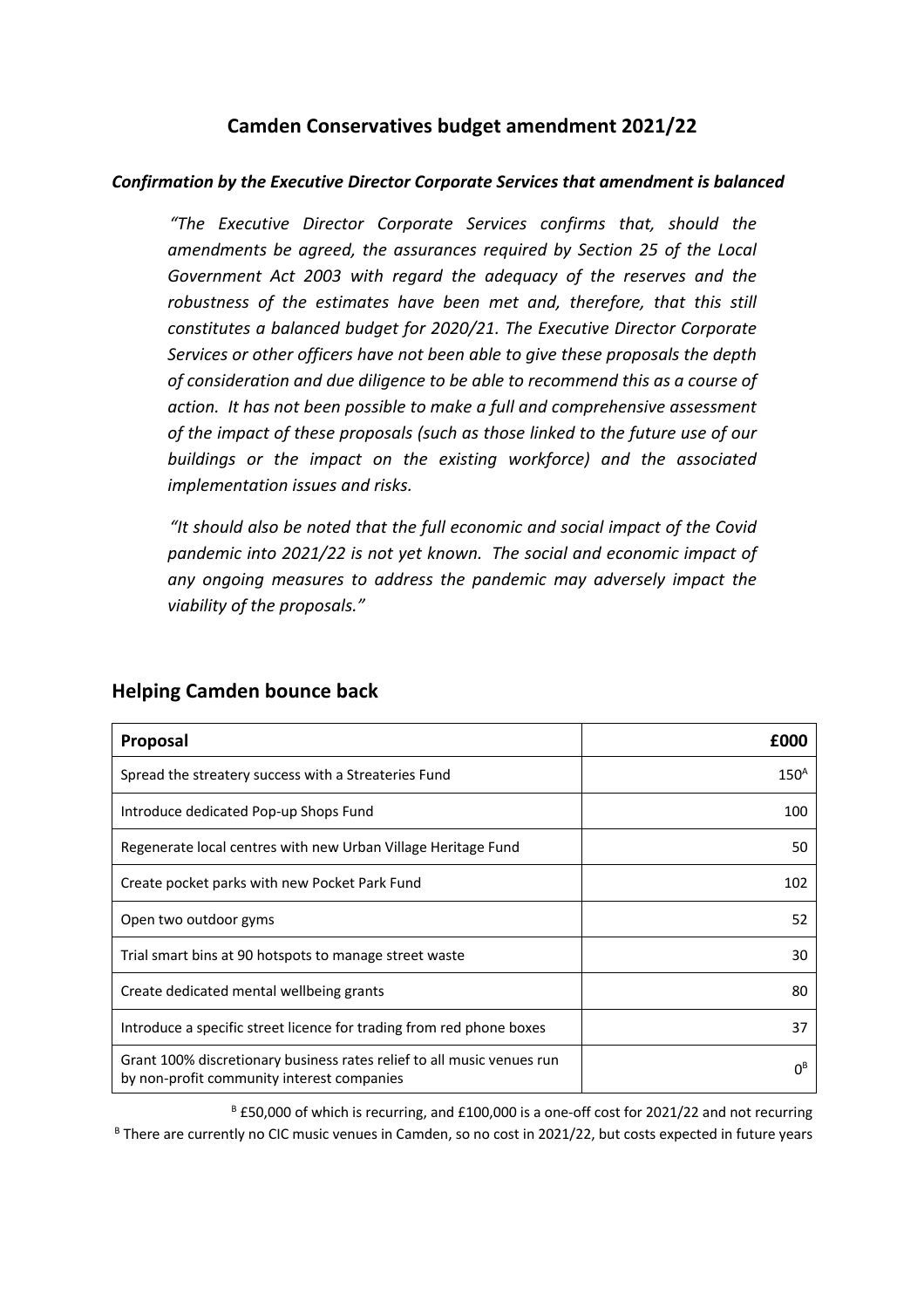## **Ensuring our kids catch up**

| <b>Proposal</b>                                                                                          | £000             |
|----------------------------------------------------------------------------------------------------------|------------------|
| Help our kids to catch up by ensuring every FSM-eligible pupil has a<br>digital device to learn remotely | 788 <sup>A</sup> |
| Make annual grants of £50,000 in Camden's community libraries                                            | 50               |
| Extend Swiss Cottage Library opening hours and open on Sundays                                           |                  |
| Roll out coding clubs in every state school and reduce the cost                                          | 160              |

<sup>A</sup> £389,000 of which is recurring, and £399,000 is a one-off cost for 2021/22 and not recurring

# **Making Camden cleaner**

| Proposal                                                          | f000            |
|-------------------------------------------------------------------|-----------------|
| Restore weekly bin collections                                    | 904             |
| Make garden waste collection free of charge                       | 251             |
| Provide separate nappy collection bins                            | 20              |
| Sponsor the development of web tools to improve recycling         | 50 <sup>A</sup> |
| Open Regis Road reuse and recycling centre for one evening a week | 12              |
| Increase fines for fly-tipping to the legal maximum               | (20)            |
| Increase fines for littering to the legal maximum                 | (80)            |
| Introduce fines for littering from a motor vehicle                | ΩB              |

<sup>A</sup> One-off cost for 2020/21, not a recurring cost <sup>B</sup> Costs and receipts net out to zero

### **Making Camden greener**

| Proposal                                                                                              | f000             |
|-------------------------------------------------------------------------------------------------------|------------------|
| Install 1,000 electric car charging points per year for next two years                                | 478 <sup>A</sup> |
| Make cycling part of PE lessons in every school                                                       | $255^B$          |
| Reduce the impact of roadworks by charging to close roads with a lane<br>rental scheme on trial basis | (212             |
| Suspend routine precautionary pollarding of street trees                                              | (134)            |
| Expand HomeRun app to all state schools in Camden                                                     | 76               |
| Remove school run traffic with a grant to restore a school bus service                                | 50               |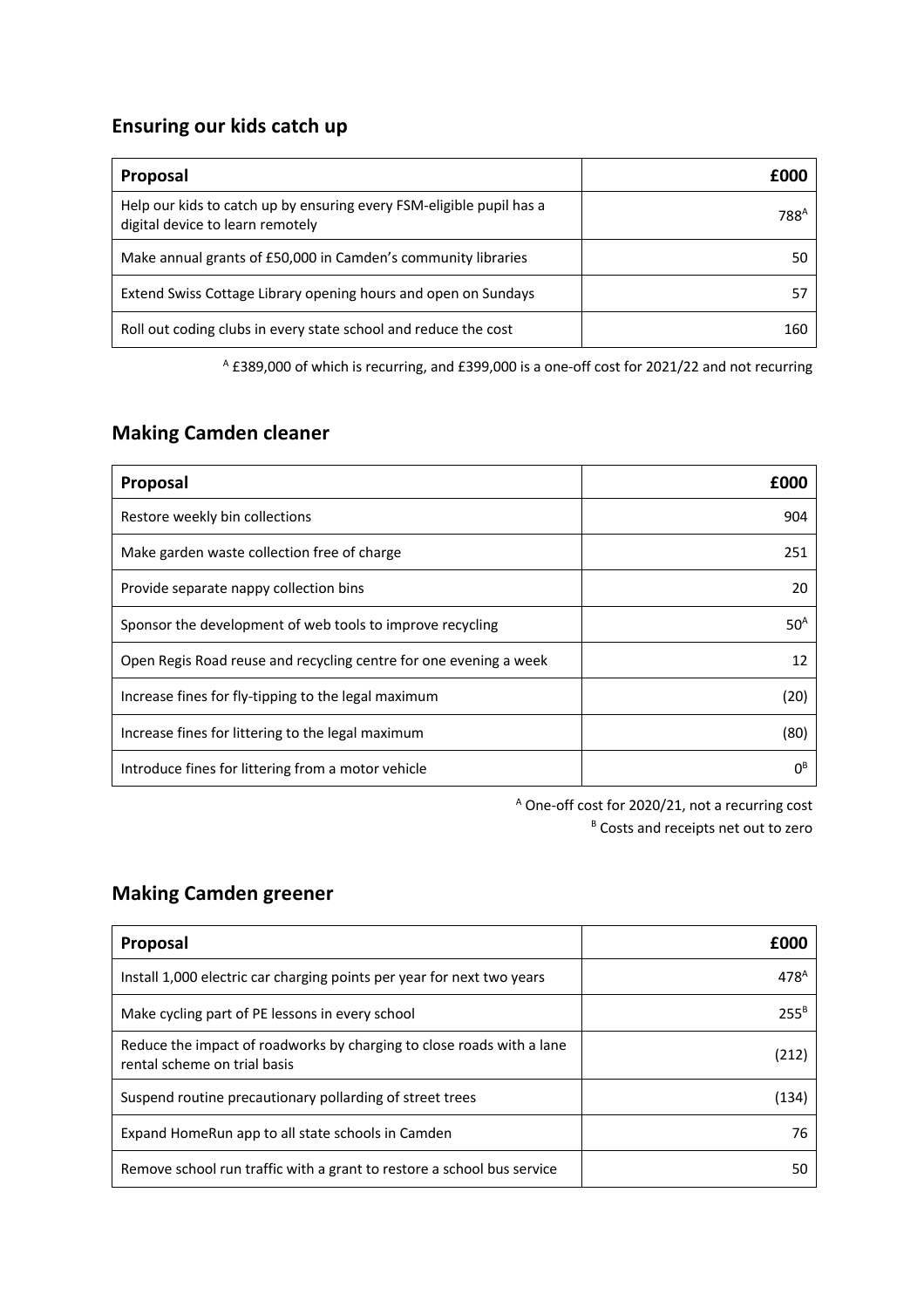| Engine idling files increased to £80                         |  |
|--------------------------------------------------------------|--|
| Double spending on enforcement of engine idling prohibitions |  |

<sup>A</sup> One-off cost for 2021/22, with a further one-off cost for 2022/23, not a recurring cost <sup>B</sup> £119,000 of which is recurring, and £136,000 is a one-off cost for 2021/22 and not recurring <sup>c</sup> Costs and receipts net out to zero

#### **Making Camden safer**

| Proposal                                         | foor             |
|--------------------------------------------------|------------------|
| Open a police base in Hampstead                  | 306 <sup>A</sup> |
| Open a police base in Swiss Cottage              | 306 <sup>A</sup> |
| Fund deployment of SmartWater across the borough | 163              |
| Install CCTV in crime hotspots                   | 95               |
| Give Council Tax Reduction to special constables |                  |

<sup>A</sup> £102,000 of which is recurring, and £204,000 is a one-off cost for 2021/22 and not recurring

### **Supporting Camden's communities**

| <b>Proposal</b>                                       | £000            |
|-------------------------------------------------------|-----------------|
| Install 10 publicly-accessible defibrillators         | $16^{\text{A}}$ |
| Send information packs to residents when they move in | 82              |
| Resume postal notifications of planning applications  | 31              |

<sup>A</sup> £1,000 of which is recurring, and £15,000 is a one-off cost for 2021/22 and not recurring

## **Maximising revenue and reducing fraud**

| Proposal                                                                                                                               | £000           |
|----------------------------------------------------------------------------------------------------------------------------------------|----------------|
| Renting out top two floors of 5PS                                                                                                      | (500)          |
| Use two-thirds of unused (void) parking spaces on estates for paid-for<br>parking and transfer £500,000 to the Housing Revenue Account | (1,500)        |
| Investment in fraud detection                                                                                                          | 0 <sup>B</sup> |
| Increase income from film service by 50%                                                                                               | 40             |

<sup>A</sup> In addition, revenue of £500,000 to the Housing Revenue Account budget, which is not in this budget <sup>B</sup> Net savings expected to be realised in 2022/23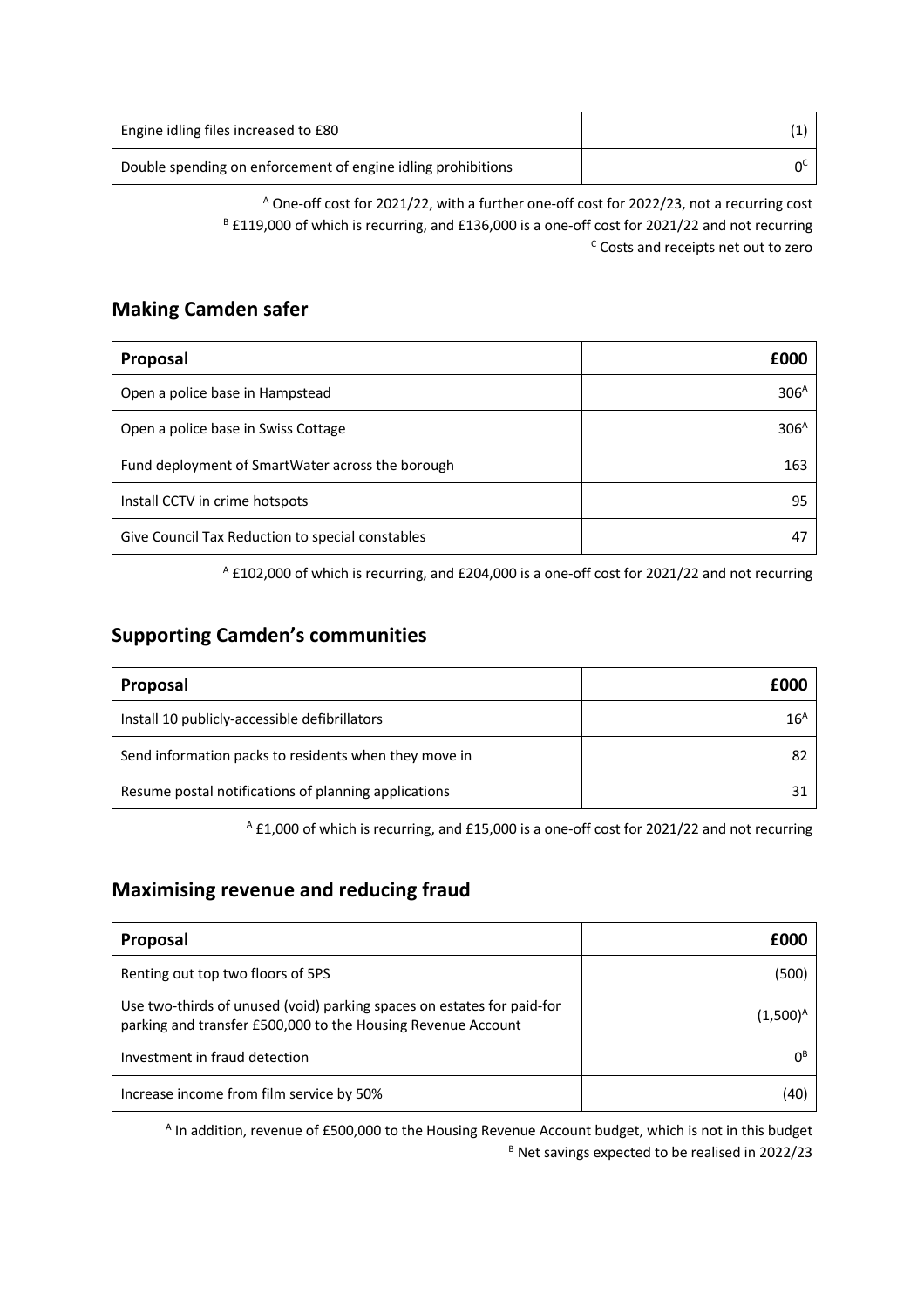# **Making Camden more efficient**

| Proposal                                                                                                | £000            |
|---------------------------------------------------------------------------------------------------------|-----------------|
| Fix Camden's website                                                                                    | 60 <sup>A</sup> |
| Develop a consolidated Camden app                                                                       | 50 <sup>A</sup> |
| Shared digital with Westminster and Kensington & Chelsea                                                | (1,500)         |
| Shared HR services with Westminster and Kensington & Chelsea                                            | (195)           |
| Shared legal services with Westminster and Kensington & Chelsea                                         | (230)           |
| Shared strategy and change services with Westminster and Kensington<br>& Chelsea                        | (310)           |
| Shared procurement services with Westminster and Kensington &<br>Chelsea                                | (138)           |
| Additional reduction in agency and consultancy spend                                                    | (200)           |
| Reduce spending on Camden's external communication department by<br>50%                                 | (665)           |
| Adopt 'bring your own' digital device for non-frontline Camden staff                                    | (100)           |
| Freeze councillor allowances for a year and reverse previous increase in<br>Cabinet members' allowances | (137)           |
| End funding for trade union facility time                                                               | (149)           |
| Scrap Camden magazine                                                                                   | 0               |
| End grant to Love Camden                                                                                | (15)            |

<sup>A</sup> One-off cost for 2021/22, not a recurring cost

# **Cutting Council Tax and balancing the budget**

| Proposal                                            | £000     |
|-----------------------------------------------------|----------|
| Sum of budget adjustments                           | (1, 197) |
| Reduce Council Tax by 1%                            | 1,195    |
| <b>Budget surplus in 2021/22</b>                    |          |
| Recurring surplus to be realised in 2022/23 as well | 2,001    |

Proposed by: Cllr Andrew Parkinson

Seconded by: Cllr Oliver Cooper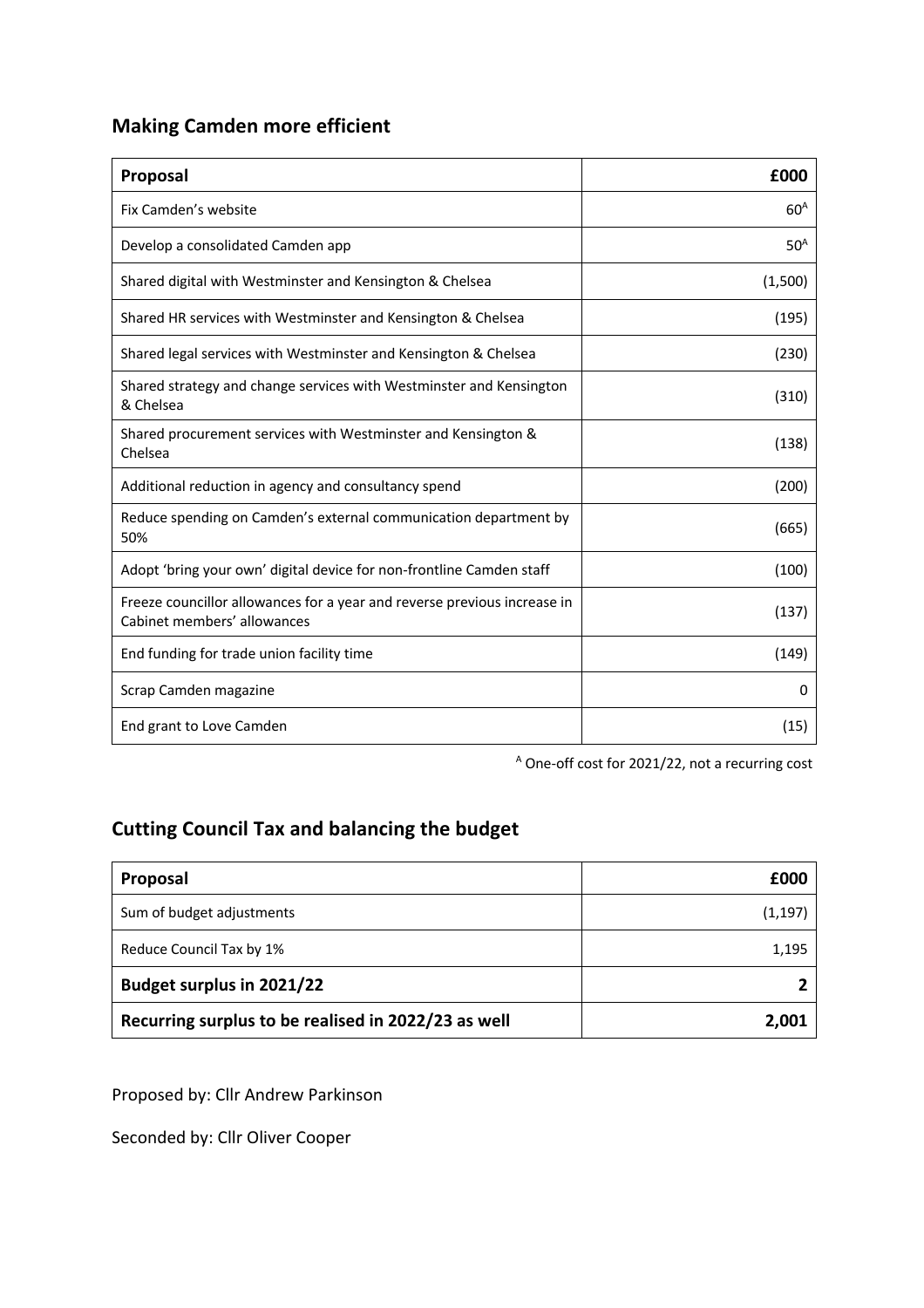#### **Explanatory notes**

**Streateries fund** – The Streateries established in 2020 were an enormous success. But unlike in Westminster, where the bill was paid by the council, those in Camden were funded by local councillors funding them by Hampstead Town, Belsize, and Frognal & Fitzjohns councillors through local CIL in Belsize Village and South End Green and by the Business Improvement District in Fitzrovia. We will support the creation of six further al fresco dining areas across the borough, providing much needed support for our hospitality sector during the crucial summer months and beyond.

**Dedicated pop-up shop fund** – Camden's high streets are struggling, with some – including the town centre at Swiss Cottage and Finchley Road – at risk of falling below the critical mass required to sustain themselves. At the same time, many Camden residents have set up new businesses at home or online. We will create a dedicated fund of £100,000 to support new pop-up shops to fill empty units on high streets with short-to-medium term tenants. Grant funding would be available to support property costs, marketing, and compliance required due to the leap for the business into having physical retail premises for the first time.

**Introduce urban village heritage fund to regenerate one village centre a year** – Our neighbourhood retail centres are more important than ever, with more people shopping locally. There is a direct link between creating an attractive shopping environment and increased footfall, as demonstrated by the recent successes of Belsize Village. We would offer grants to parades or clusters of shops in our small urban villages in conservation areas – such as South End Green, York Rise, Marchmont Street, and Regents Park Road – where some shopfronts do not make a positive contribution to the character of the area. The newly-improved character-enhancing frontages would then be written into conservation area appraisals: locking in the attractive appearance long-term. This will transform the built environment, creating new jobs and improving the viability of local businesses.

**Pocket Park fund** – Empty construction sites and plots on land owned by Camden Council are a stain on our local street scene, and miss out on creating great spaces for people to enjoy. We will fund the creation of two pocket parks to transform neglected spaces into thriving green spaces – improving our environment and mental and physical health.

**Open two outdoor gyms** – The closure of gyms has impacted people's mental and physical wellbeing. In addition, some gyms have closed and some residents' financial resources become too stretched for membership, so many will be unable to return to gyms for the foreseeable future. We will provide for two new outdoor gyms – enabling those unable to access a gym a space to exercise locally.

**Trial the introduction of smart bins in 90 litter hotspots** – Littering continues to blight our streets. We will trial 90 new smart bins in litter hotspots. These robot-bins use solar power to compact waste – increasing internal capacity ten-fold. They also provide real-time information on capacity, enabling emptying schedules to be timed to occur when bins are nearing capacity. This trial scheme therefore has the potential to deliver significant savings in the future, as experienced by other local authorities such as Islington and Windsor & Maidenhead.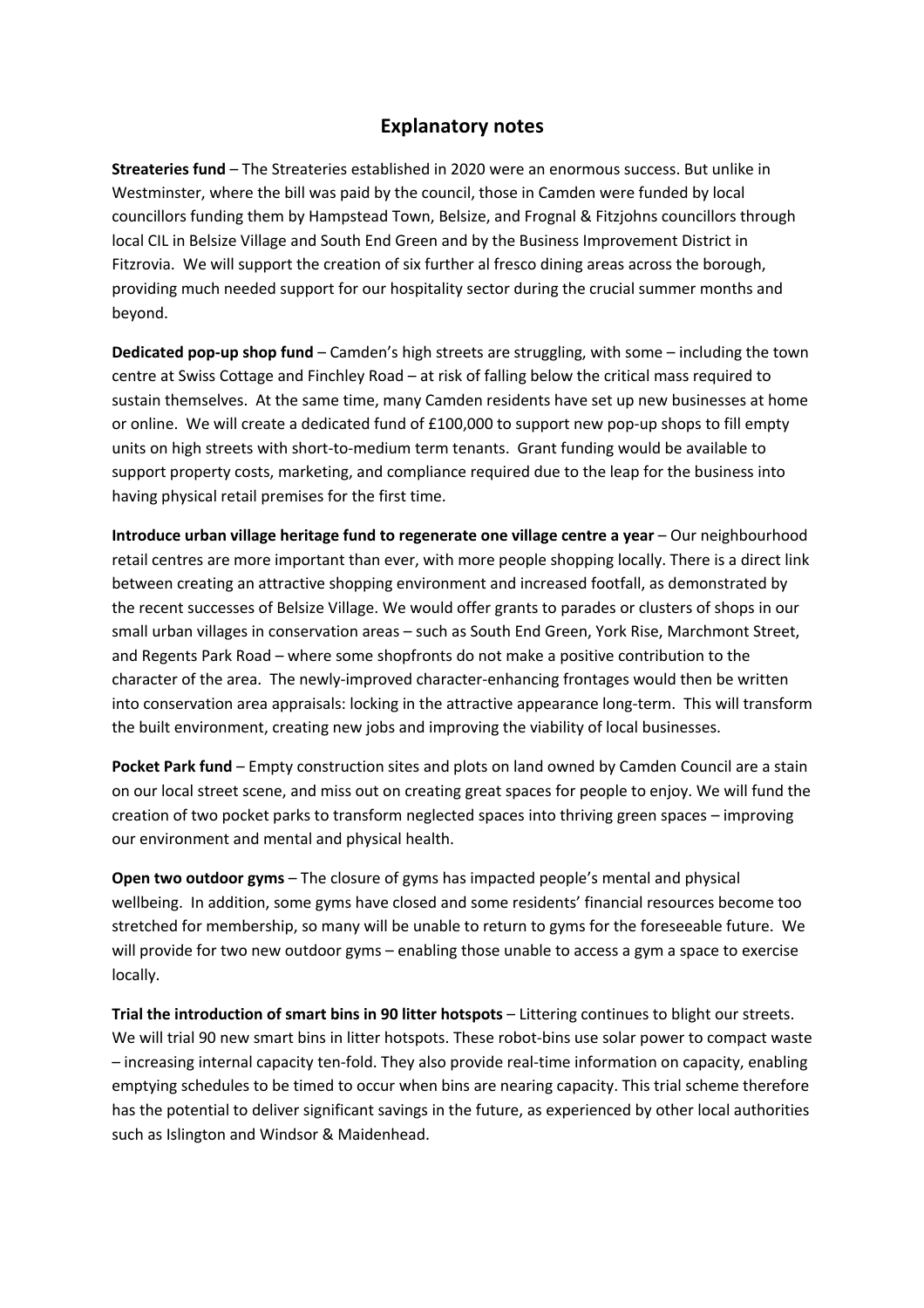**Introduce dedicated mental wellbeing grants** – Coronavirus has had a significant impact on residents' well-being. It is estimated that there are over 50,000 new cases of moderate-severe depression and 37,000 new cases of moderate-severe anxiety in adults without pre-existing mental health conditions. To address this, we will create a new dedicated fund to embed mental wellbeing best practice in organisations for which it has not been a core responsibility to support initiatives that support mental wellbeing, reduce social isolation, and support the prevention of suicide and self-harm in those most likely to be affected.

**Introduce a specific street licence for trading from red phone boxes - Camden has been** inconsistent with its licensing for people trading from repurposed red phone boxes, with some traders expected to buy a full street trading pitch licence, rather than a kiosk licence. This threatens the viability of trading from red phone boxes: thus expediting the loss of these heritage assets. This amendment creates a new class of kiosk licence specifically for red phone boxes where no goods are stored or displayed outside the box: ending this lack of clarity and creating flexibility in the setting of different terms and conditions.

**Grant 100% discretionary business rates relief to all music venues run by non-profit community interest companies** – The government has just introduced a 50% reduction in business rates for small music venues, while Westminster City Council just introduced 100% Rates relief for music venues run by community interest companies (CICs). This proposal would mirror Westminster's policy. There are no CIC music venues in Camden, but we expect favourable tax treatment to encourage some take-up in future years.

**Help our kids to catch up by ensuring every FSM-eligible pupil has a digital device to learn remotely** – Digital access is essential to enable pupils to catch up learning after-school and in the holiday periods. Although the government has provided thousands of laptops to Camden school in the last 8 months, approximately 2,700 pupils eligible for free school meals in Camden schools do not have access to a suitable device for remote learning. Camden Learning is making a profit of £300,000 this year, with no plans as to what to spend it on. As a result, we will offer to fund the cost of a laptop and wi-fi connection, sharing the costs through match-funding with Camden Learning.

**Make annual grants of £50,000 in Camden's community libraries - We would make available** £50,000 of grants to the three community libraries within Camden – Belsize Community Library, Primrose Hill Library, and Keats Library in Hampstead. This supports community institutions that are under financial pressure, as well as ensuring they can provide longer hours of opening to allow people to study and learn as we recover from Covid.

**Extend Swiss Cottage Library opening hours and open on Sundays** – Swiss Cottage Library is by far Camden's largest and most used library, but is not open on Sundays and is open much shorter hours than Pancras Square. We would extend its hours to match Pancras Square (8am to 8pm Monday to Saturday) and open it on Sundays. This would enable more children and students to study over weekends and in evenings, as well as those retraining in a new career in light of Covid.

**Roll out coding clubs in every state school and reduce the cost** – Camden committed in 2014 to having a coding club in every school, but it does not yet. Moreover, take-up of coding club places by low-income households is reportedly limited because of the cost to parents. This proposal would create a coding club in every school and reduce by 50% the cost of places.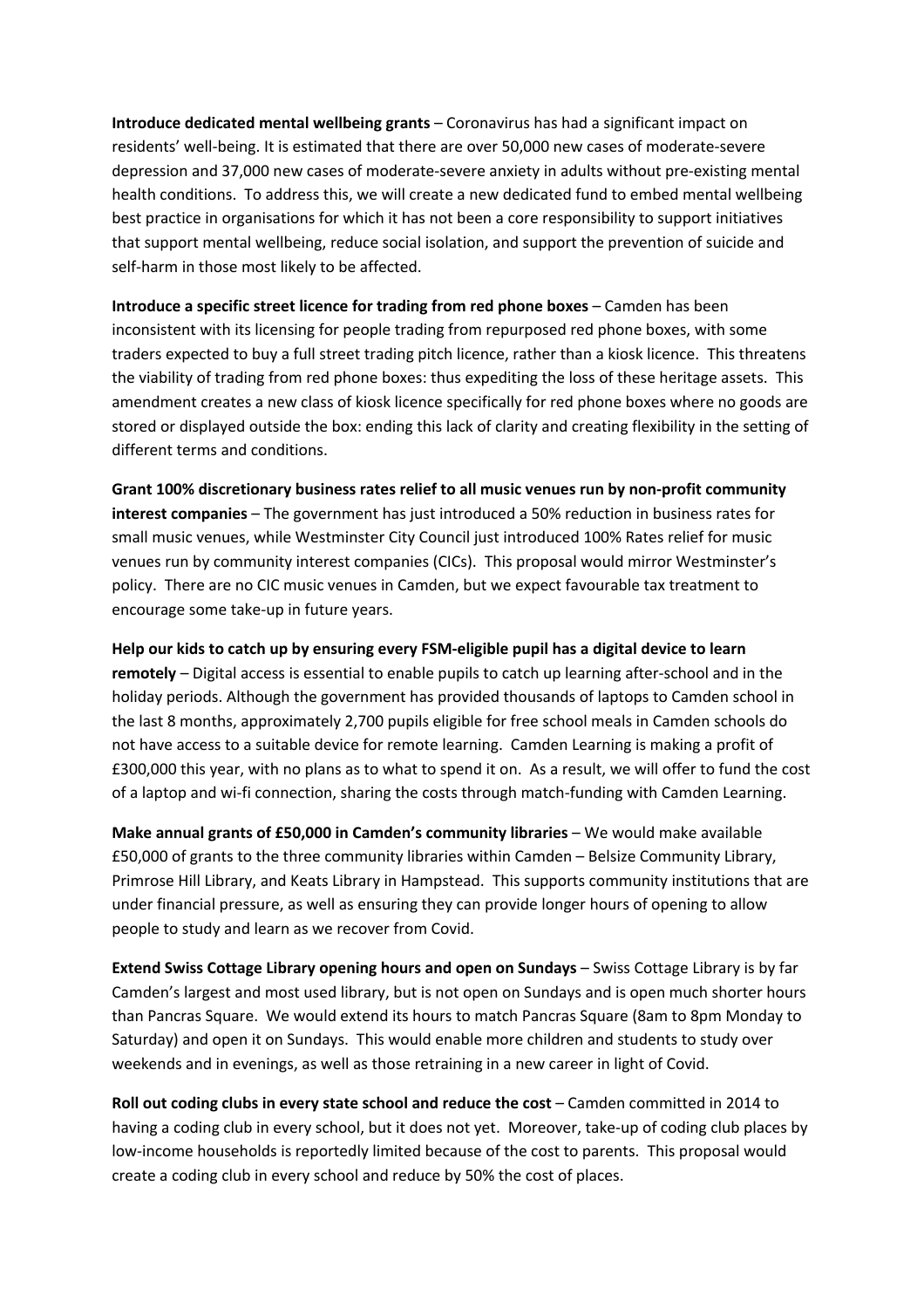**Restore weekly bin collections** – Camden is almost alone in London in collecting many residents' bins less than once a week – indeed, most residents in Westminster, Kensington & Chelsea, and Islington have theirs collected more than once a week. The demand in Camden has only grown due to Covid, with more people spending more time at home now and into the future. Camden's dirty streets – with the second-most fly-tipping incidents of any council in the country – are testament to the results. Despite claims that it would boost recycling, recycling has still not returned to the levels it was at in 2010, when bins were collected twice a week. Furthermore, the cuts to bin collections in 2017 has been followed by a quadrupling of costs associated with cleaning up fly-tipping: now £600,000 more than two years ago. Restoring weekly collections for all residents would substantially reduce this cost, but this saving is not factored in here.

**Make garden waste collection free of charge** – Camden's charge for garden waste is among the highest in the country: twice the national average. Because charging to collect garden waste reduces recycling rates and discourages good environmental stewardship, the Government is consulting on banning councils for charging for garden waste collection. We would scrap the charge for garden waste collection and make it free again.

**Provide separate nappy collection bins** – Residents are not issued with separate bins for nappies: forcing some parents to keep them unhygienically. We would provide nappy bins to all parents that take up the service.

**Sponsor the development of web tools to improve recycling** – We would invest to facilitate the existing database of what can be recycled to be accessed by a form on the website, via an app, via Alexa and other virtual assistants, etc, so that users can easily find out whether any given item can be recycled. In future years, this can then be licensed across other areas to raise money and more than make up the cost and generate a trading profit to reinvest in prompting recycling.

**Open Regis Road reuse and recycling centre for one evening a week** – Regis Road recycling centre is open only until 4:15pm every day. This can make it difficult for non-professionals to use it. We would open the recycling centre one evening a week to make it easier to use it. Savings from reduced fly-tipping are not factored in.

**Increase fines for early payment of fly-tipping fines to 75% of the maximum** – Camden is one of very few councils in the country to discount fines for fly-tipping so heavily when paid early: effectively making the fine £200 for most fly-tippers, not the maximum £400. Barnet and Haringey do not discount at all for early payment, which is the ultimate objective, but until fuller impact analysis can be done, we propose increasing the discount for early payment to £300 instead of this unwarranted leniency.

**Increase fines for littering to the legal maximum** – Camden imposes fines of just £100 for littering, rather than the £150 maximum. Westminster and Haringey impose the full £150 fine, and we propose Camden does likewise.

**Introduce fines for littering from a motor vehicle** – In 2018, councils were given powers to fine car owners if litter was thrown from their car, whether or not it could be proven that they were driving. Camden has not yet used this power, and we would introduce fines to clamp down on littering.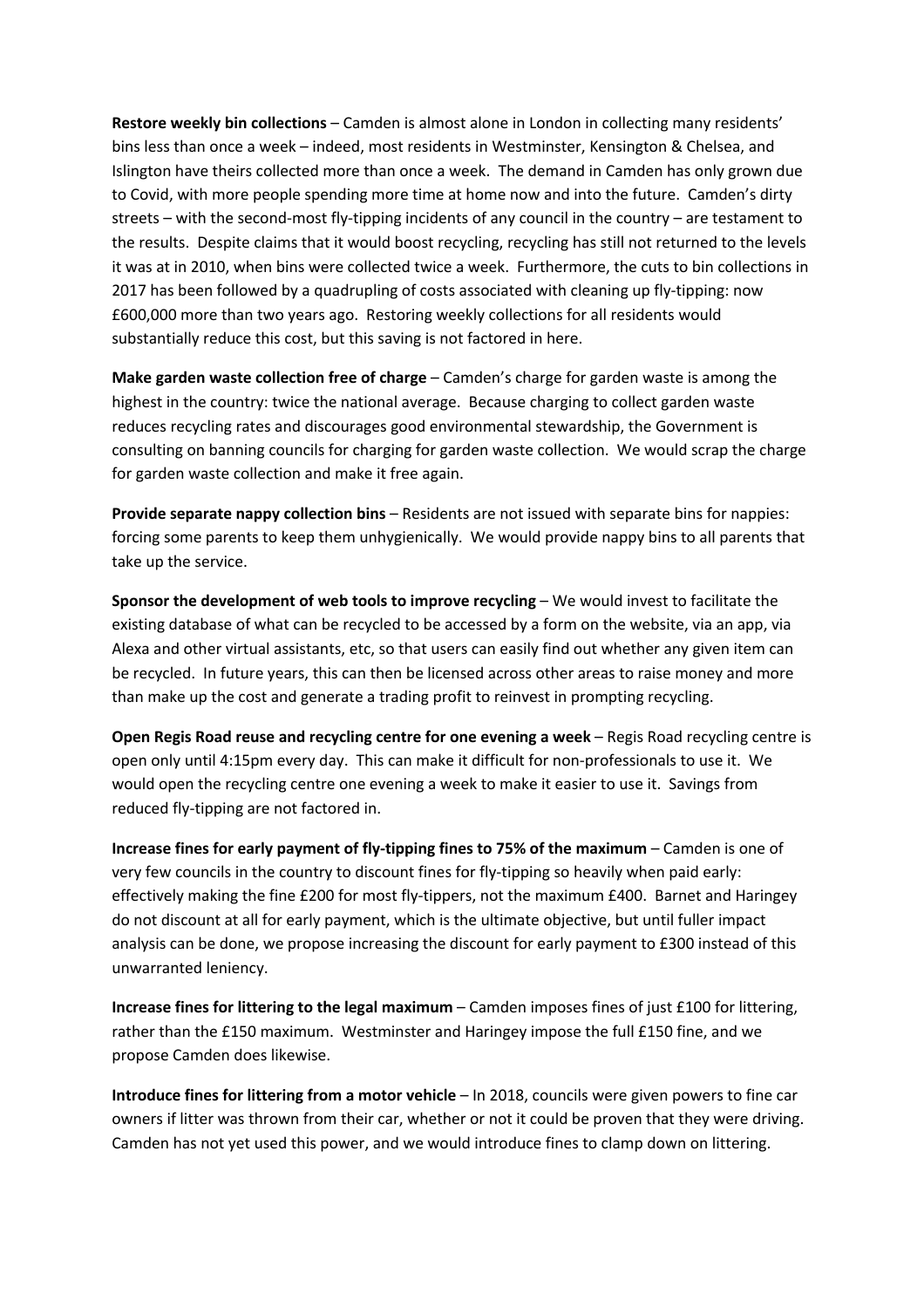**Install 1,000 electric car charging points per year for next two years** – Camden has one of Inner London's smallest networks of electric car charging points, with half as many chargers per capita as Wandsworth and Kensington & Chelsea, and one third as many as Westminster. Within two years, we would install 2,000 ordinary speed charging points in lamp-posts to facilitate charging in large numbers of residents' parking bays (which would, because they would be widespread, be able to be retained as residents' parking bays accessible to all vehicles). These figures reflect costs after grants were received by other councils, including London boroughs and Brighton & Hove.

**Make cycling part of PE lessons in every school – Despite political commitments to become the** most cycling-friendly borough, the proportion of Camden residents cycling every week has fallen since 2010. Compared to other London boroughs, Camden has slipped from having the 5<sup>th</sup>-most people cycling every week of any borough to the  $11<sup>th</sup>$ -most. This proposal would fund the teaching of cycling as part of PE in every school to build up competence, social norms, and commitment to cycling. For the cost of a single cycle lane, 10,000 Camden pupils can be taught to cycle – which would be far more effective at promoting cycling.

**Street Works Lane Rental Scheme** – We would introduce a trial lane rental scheme to charge utility companies and others up to £2,500 a day to close the busiest roads or lanes of roads to conduct roadworks. TfL has had this power since 2012, and it has reduced serious disruption from roadworks on the roads covered by 54% and increased the number of works where companies work together by 65%. Not only would this deliver significant savings, but it would incentivise utilities companies to coordinate works: reducing congestion, inconvenience to residents, and air pollution. Camden would be the second council in the country to adopt such a scheme since all councils were given the power in 2019, after Surrey Council County, which estimates it would raise £2.7m.

**Suspension of routine precautionary pollarding** – Routine precautionary pollarding strips our trees of their leaves on a biennial basis. In line with the policy in Barnet Council, we would suspend this routine pollarding, and employ pollarding only in cases where streets were specifically designed and planted with pollarding in mind or where individual case management requires. This will lead to significant environmental benefits.

**Expand HomeRun app to all schools in Camden** – School run traffic has been reduced by a third in Wiltshire and Buckinghamshire by the use of the HomeRun app – developed by Camden residents – which both facilitates car pooling and gives schools the data to encourage parents to stop driving to school. Use of the HomeRun app by South Hampstead High School and University College School has cut use of cars for the school run by a third, too, but its effectiveness would be higher if it covered all schools. We would contract with HomeRun to deploy it across every school in Camden.

**Provide grant to restore its school bus service** – Green School Runs launched a bus service for schools in Hampstead and Highgate to reduce the number of cars on the road, but this was not financially viable. We would provide a grant to sustain a school bus scheme if each school underwrites the rest to ensure it returns to viability.

**Engine idling files increased to £80** – While Camden issues fines of just £20 for deliberate engine idling, Westminster imposes £80 fines using a road traffic order – and due to the success there, other councils are following suit. This is not intended as a revenue-raising proposal, but it is likely that a small surplus would arise.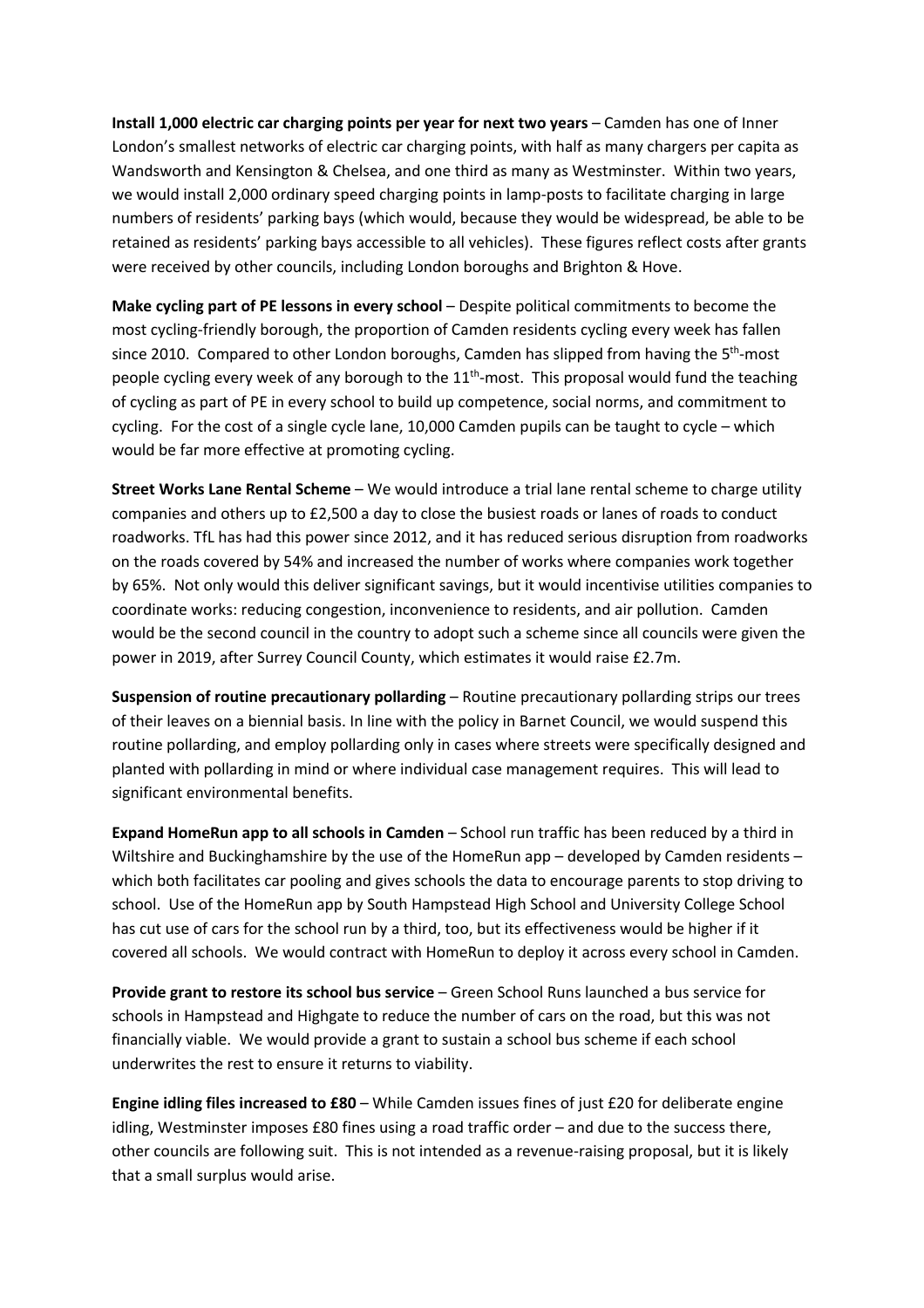**Double spending on enforcement of engine idling prohibitions** – Investment in catching deliberate engine idlers, especially in the vicinity of schools is money well spent. Together with the increased fines, it would not cost anything (net) to increase enforcement in known hotspots.

**Open a police base in Hampstead** – Fortune Green Road station is becoming crowded with more police officers due to the national government's recruitment drive, yet is not convenient for most residents that its officers patrol to visit. We would therefore provide a grant under the Police Act to the Met to open a new police base in Hampstead. This would host the Safer Neighbourhood Team and provide a contact point, in Hampstead Village, where Camden is a large freeholder of commercial properties. If a unit is not available, a base could alternatively be opened at the Royal Free Hospital, which is open 24/7 and has already offered use of currently-unused space for free.

**Open a police base in Swiss Cottage** – As above, we would provide a grant under the Police Act to the Met to facilitate the opening of a police base in Swiss Cottage. This budget is sufficient to open a base in a commercial unit at Swiss Cottage, but there is a suitable location at Swiss Cottage civic centre, which is preferred and would be cheaper.

**Fund deployment of forensic anti-burglary smart water across the borough** – When more than 50%-55% of homes in an area is signed up to the MetTrace programme using forensic liquid, burglaries can be reduced by over three-quarters. However, the Met has only budgeted to provide 440,000 across London, or just 12% of London homes, which would be insufficient to eradicate burglary. We would provide a grant under the Police Act to distribute liquid more widely and get as much of Camden as possible above 50% saturation, and thus make Camden a burglary-free borough. This programme would be provided for five years.

**Give Council Tax Reduction to special constables** – Special Constables have the same powers as police officers and are a valuable tool to support officers. They currently receive free travel on London transport, but otherwise no financial incentive, making them a cost-effective part of the force and a means of keeping the police workforce grounded in the Peelian tradition of local civilian policing. We would provide a 50% reduction in Council Tax for special constables. This would both incentivise and promote the scheme, and thus lead to more sign-ups and more policing resources.

**Install 10 publicly-accessible defibrillators** – Camden has one of the smallest networks of defibrillators in the country, with just one publicly-accessible defibrillator in the entirety of the north of the borough. We would fund their installation at convenient locations. We would further support use of DMC or HRA funds to install them in TRA Halls where appropriate.

**Send information packs to residents when they move in** – When people move (as detected by new registration for Council Tax), residents would be sent an information pack that would be automatically tailored to their circumstances, and incorporating key information. This would include local amenities to their home, key contacts in the council, their local police contact, when and how to leave out waste, how private tenants can enforce housing rights, and how to download relevant apps and sign up to relevant email mailing lists. The importance of this has been reiterated by the low registration rate with GPs for private tenants – which will likely mean a lower vaccination rate.

**Resume postal notifications of planning applications** – The ending of postal notifications left residents unable to respond to consultations. The service could be automated and fulfilled through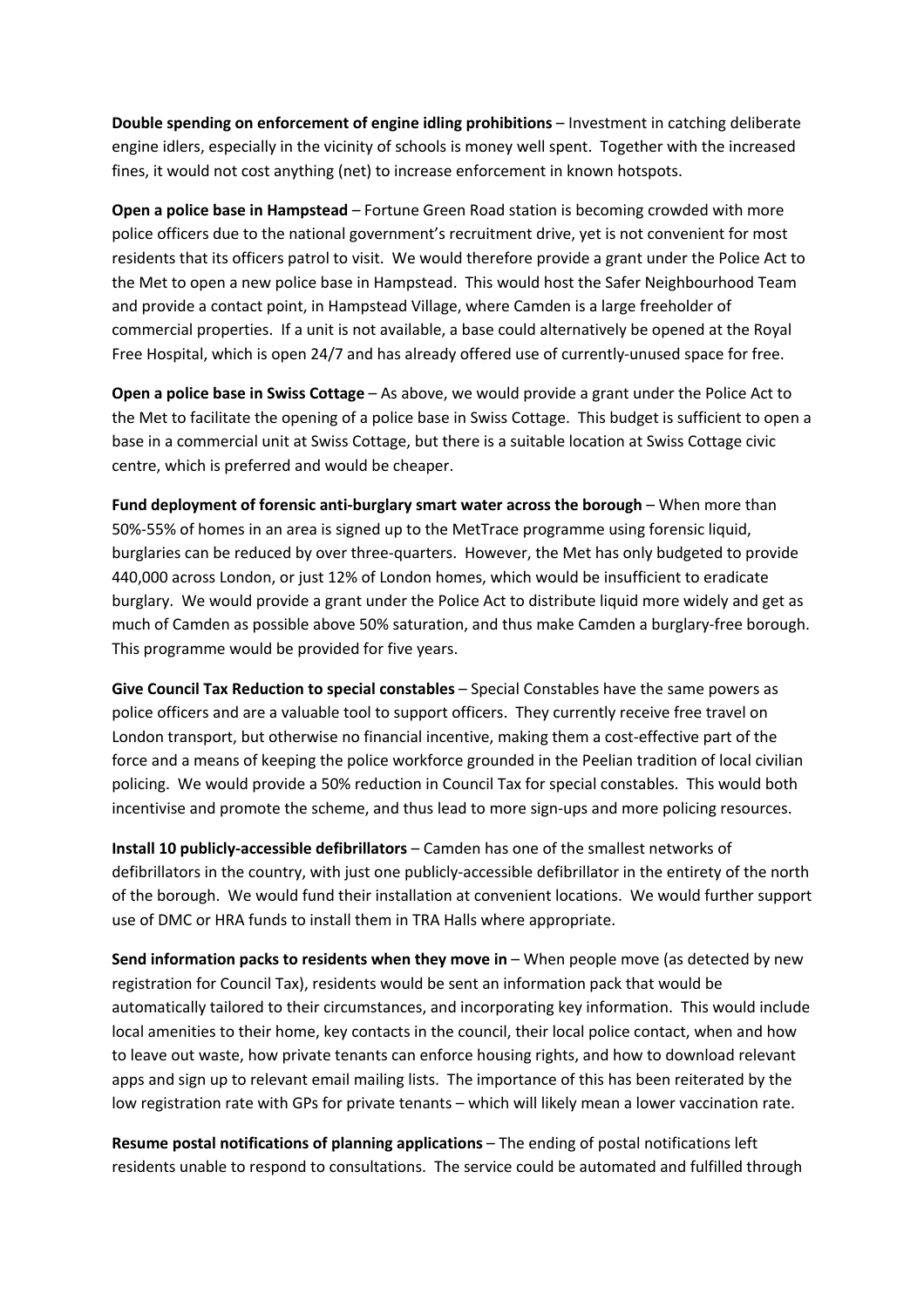a commercial mail room to reduce costs. The net cost that could be achieved is £30,000 more than the cost of street signs, which the council has to erect if it does not provide postal notifications and which are often vandalised or removed and generate far fewer responses from relevant neighbours.

**Renting out top two floors of 5PS** – Much of the prime office space within 5 Pancras Square remains underutilised, and space within it, especially within hotdesking, could be consolidated to create space for a commercial tenant unless and until that space is needed again. In light of Covid, Camden should furthermore conduct an appraisal of further space it does not need to use – and while some businesses need less space, Camden's offices are in an enviable and expensive location and will be of demand to many.

**Use two-thirds of unused (void) parking spaces on estates for paid-for parking and transfer £500,000 to the Housing Revenue Account** – Currently, 2,191 spaces on housing estates are never used: leading to recent proposals by the council to create a presumption in new planning guidance that they be removed in redevelopment. However, unless and until they are, these assets should be used. We would grant a concession to a full parking operator (e.g. JustPark) for two-thirds of the empty spaces, so there remains a surplus of spaces for infrequent use. From the estimated £2,000,000 net income from this, £500,000 would be granted to the Housing Revenue Account for capital investment on estates, e.g. CCTV and electric vehicle charging, although the exact allocation of that is out of scope of the General Fund budget.

**Investment in fraud detection** – Housing fraud costs Camden £238 per annum per household in the borough. However, Camden recovers just a third as many council houses due to fraud as Southwark does. An increase in Housing Investigations Team resources to detect fraud, recover social housing, and recover Proceeds of Crime would yield millions of pounds in revenue and recovered social housing. It is considered to be revenue neutral in year one, but raise several million a year by the end of the three-year period.

**Income from film service to increase by 50%** – Camden recoups relatively limited sums from its film service contract compared to other councils. This can be increased significantly, which will furthermore increase the desirability of Camden's film locations and put more of its neighbourhoods on the map. Covid has reduced the ability to do this, and so the realised increased revenue has been reduced from £105,000 to £40,000 a year, although future years should see this return to that level.

**Fix Camden's website** – We would hire a web consultant to address problems with the website, including restoring elements of the Camden website that have been deleted, adding more synonyms to pages' metadata to aid searching, and ranking pages more clearly so the pages deemed by Camden to be most important come higher up the search results. This would reduce further service delivery costs, although this is not factored in here.

**Develop a consolidated Camden app** – Camden has at least three apps – Clean Camden for reporting waste, Camden StreetSafe for reporting rough sleeping, Camden Recycling Rewards to encourage recycling – and others, such as RingGo and Libby, that it uses for service delivery. Use of these apps is limited because of the sheer number of them and the lack of any centralised location for them. We would consolidate services where possible into a single app, which would improve take-up. It would eventually also lower service delivery costs, although this is not factored in here.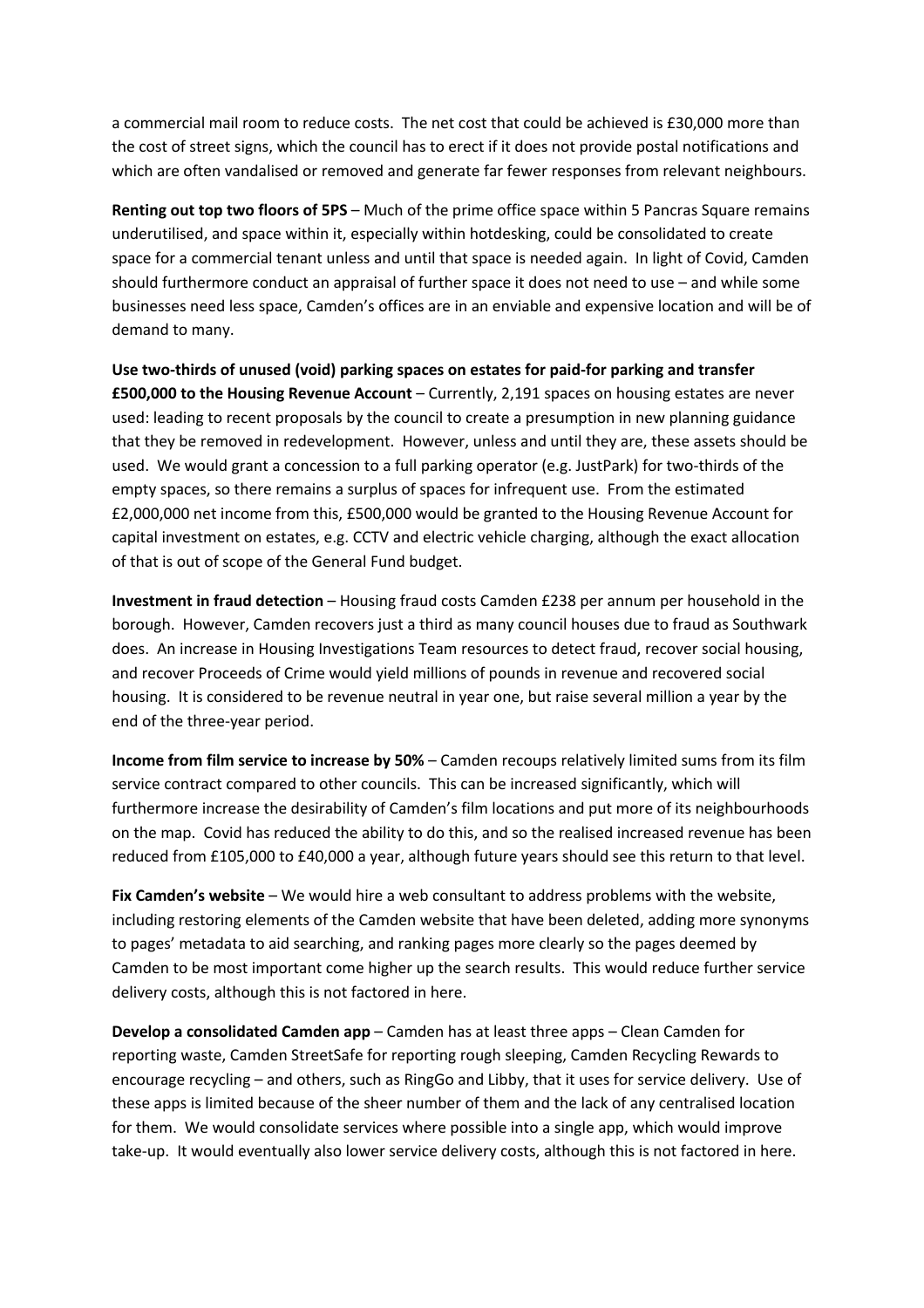**Shared digital with Westminster and Kensington & Chelsea** – Camden aimed to share digital services with Haringey and Islington until 2019, before this collapsed due to Camden and their inability to share services. However, Westminster and Kensington & Chelsea have had shared digital services for several years, and thus would be able to incorporate Camden. Their digital costs are considerably lower than Camden's, and sharing digital services would save Camden £1.5m a year.

**Shared HR, legal, strategy and change, and procurement services with Westminster and Kensington & Chelsea** – In addition to digital costs, Camden should look to share back office services with boroughs that have done similar. Westminster and Kensington & Chelsea already share HR, legal, strategy and change, and procurement services, and Camden should look to join that arrangement.

**Additional reduction in agency and consultancy spend** – We would reduce spending on agency and consultancy by 1%, including through the capacity enhancements through other proposed amendments. For example, sharing services with other boroughs creates economies of scale that mean occasional increases in workload can be managed within existing resources without needing agency or consultancy staff.

**Reduce spending on Camden's external communication department by 50%** – Camden spends more on its external communications department than almost any other council in the country. Given the thriving local press, this is not necessary. Savings of 50% would reduce Camden's expenditure to approximately the level of other London boroughs. There is scope for some of these services to be shared with Westminster and Kensington & Chelsea in line with above services.

**Reduction in mobile provision for non-frontline staff** – In line with many other public sector bodies, such as the NHS, we will introduce a default 'Bring Your Own Device' policy for non-front line staff with mobile phones. This will enable staff to access their email and Office 365 from their own personal phones or tablets, and halve Camden's costs on providing digital devices to its own employees. This mirrors the approach taken by Barnet Council.

**Freeze all councillor allowances for one year and reverse previous increase in the Leader and Cabinet's allowances** – In this period where so many residents are experiencing economic hardship, we believe that councillors should shoulder some of the burden. Allowances should be frozen for a year – not increased by three times the rate of inflation. We would reverse the recent huge increases to the Leader and Cabinet members' special responsibility allowances.

**End funding for trade union facility time** – Camden spends more subsidising the internal administration of trade union activities than 94% of councils in England. We would end financial funding for this trade union facility time. This would not affect the performance of trade union duties, which relate to the job (e.g. negotiations, disciplinary matters, training for the trade union role) and are required by law to be paid for (and so not included within facility time, which primarily relates to internal union administration).

**Scrap Camden magazine** – Camden is fortunate to have two local newspapers and a number of microsites. It has extensive other opportunities for important information to be disseminated. However, its *Pravda* mouthpiece of the Cabinet is still published anyway. Under pressure from Conservative councillors over the last decade to reduce the cost of this newspaper, Camden now